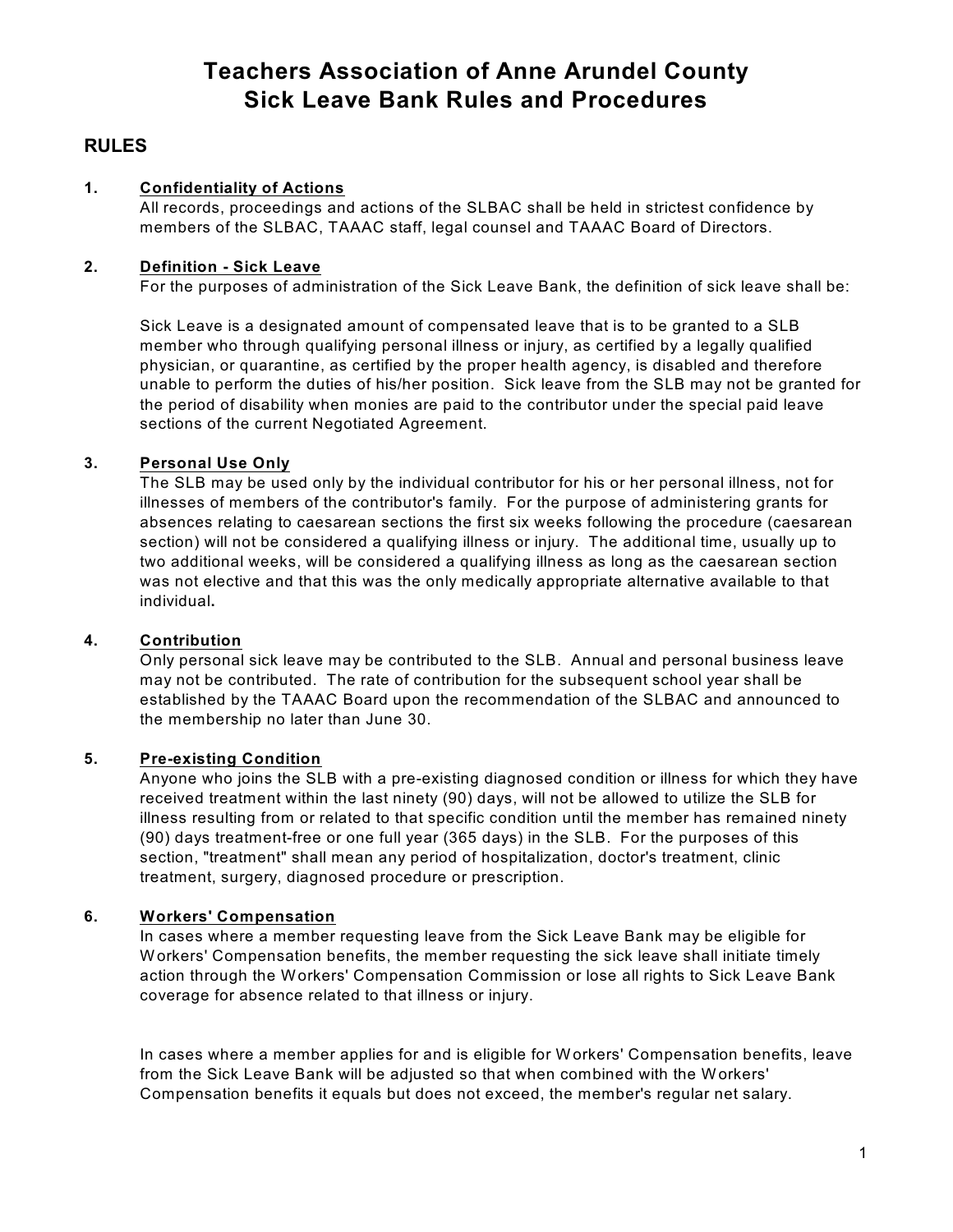# **7. Psychological**

Sick leave for psychological disability may be granted when: A) the qualifying injury, illness or quarantine is certified by a licensed psychiatrist; and B) an applicant is enrolled in a rehabilitative program accepted by the Sick Leave Bank Approval Committee.

# **8. Second Opinion**

The Sick Leave Bank Approval Committee may require an applicant to obtain a second opinion at any time at the applicant's expense. The second opinion must be provided by a physician independent from the initial certifying provider or his/her practice. Once a second opinion is requested by the SLBAC, no further grant extensions will be made until the applicant presents evidence that an appropriate appointment was made and kept. The Physician's Statement shall be sent directly to the SLBAC before the committee can act upon his/her application for an extension of coverage of the SLB. Such medical review requirement may be waived by the committee. In addition, the committee shall consider any medical information provided by employer.

# **9. Loss of Right to Use SLB**

A member will lose the right to utilize the benefits of the SLB for the following reasons:

- A. Termination of employment in the Anne Arundel County Public Schools.
- B. Cancellation of Sick Leave Bank participation by the member on the proper forms, at any time.
- C. While on approved leave of absence for other than personal illness/injury.
- D. Failure to apply for disability retirement in accordance with Rule 13, hereinafter set forth.
- E. Failure to report immediately any job held which must be reported in compliance with Rule 14, hereinafter set forth.
- F. Any abuse or misuse of the Rules and Procedures established by the SLBAC.
- G. Failure to apply for Workers' Compensation for any occupational condition, ailment or injury arising out of and in the course of employment.

# **10. Application for Use**

Applications for use of the SLB shall be made on the original approved forms and submitted to the SLBAC at the TAAAC office within the time period prescribed by Procedure 10. Photocopies or facsimiles will not be accepted.

# **11. 10-day Eligibility Period**

A member having a qualifying personal illness must be absent ten (10) consecutive work (duty) days per illness before being eligible for a grant from the SLB in any school year. Those ten (10) days may be covered by the member's accumulated sick leave, annual leave, other available personal leave or leave without pay. The SLB does not cover the initial ten (10) consecutive work (duty) days.

Any subsequent grants for the same illness, in that school year, may be covered from the first day of disability.

# **12. Maximum Use/Limitations**

The maximum number of days granted to any member of the SLB will be one-hundred (100) days per illness in any one school year.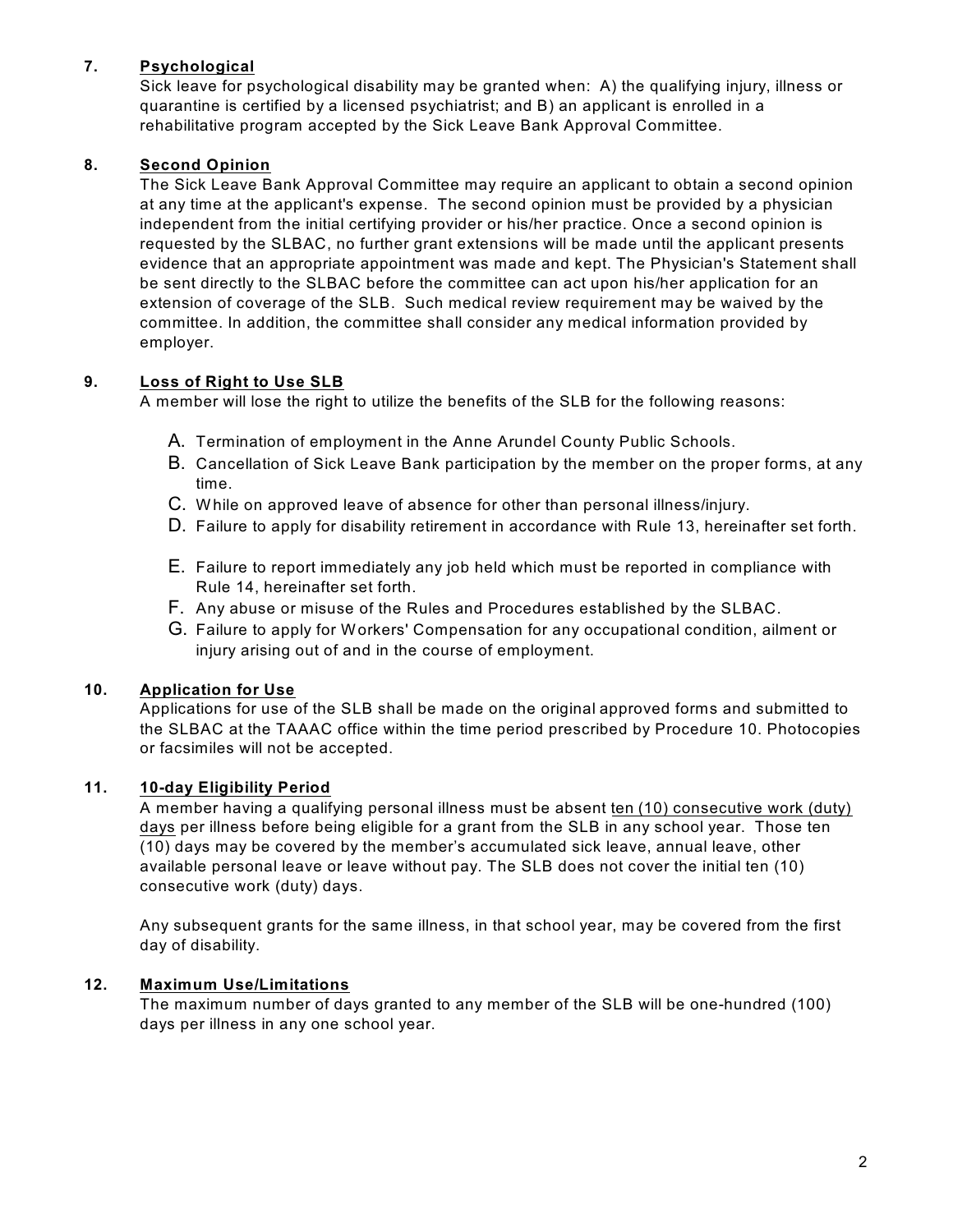# **13. Disability Benefit Applications**

When the SLBAC may reasonably presume that an applicant for a grant or an extension of a grant may be eligible for disability retirement benefits, if available, from the Maryland State Retirement System, and/or Social Security, the SLBAC shall request that the grant applicant apply for such disability benefits. SLB grants for the same diagnosed condition, over multiple years, may require the employee to seek disability retirement. A copy of the disability retirement application must be submitted to the State Retirement System and a copy to TAAAC before any future grants will be approved. Failure to apply when advised shall disqualify the applicant for SLB grants.

If a member is approved for any disability retirement, the SLBAC will cease coverage from the date of said approval. The member must notify the SLBAC of such approval.

# **14. Additional Employment**

Any SLB member who requests a grant of days and who is employed in any position for which he/she receives remuneration during the period he/she is on leave days granted from the SLB, must immediately report this fact and the amount of earnings to be received to the SLBAC. If said employment was applied for and/or begun on or after the date of the accident or onset of illness which led to the use of the SLB (as determined by pay stubs, employment contract, or other documentation), the amount of the earnings of the employee for the days the member was on leave days granted by the SLBAC will be deducted from the member's check from the Anne Arundel County Public Schools for the grant days. The SLB will then be credited by the school system with the portion of days not paid for in accordance with the terms of this provision.

# **15. Guarantees**

The existence of the SLB and participation by a Unit I Employee in the bank does not negate or eliminate any other sick leave policies of the Anne Arundel County Public Schools nor does it in any way negate rights of individual members who participate in the bank to other sick leave benefits.

#### **16. Use over 500 days**

Additional information and medical documentation may be required for an employee who uses over 500 days of SLB.

#### **17. Treatment**

An employee who repeatedly receives SLB grants must have a physician attest that the employee is actively seeking and receiving treatment from a medical provider for the condition.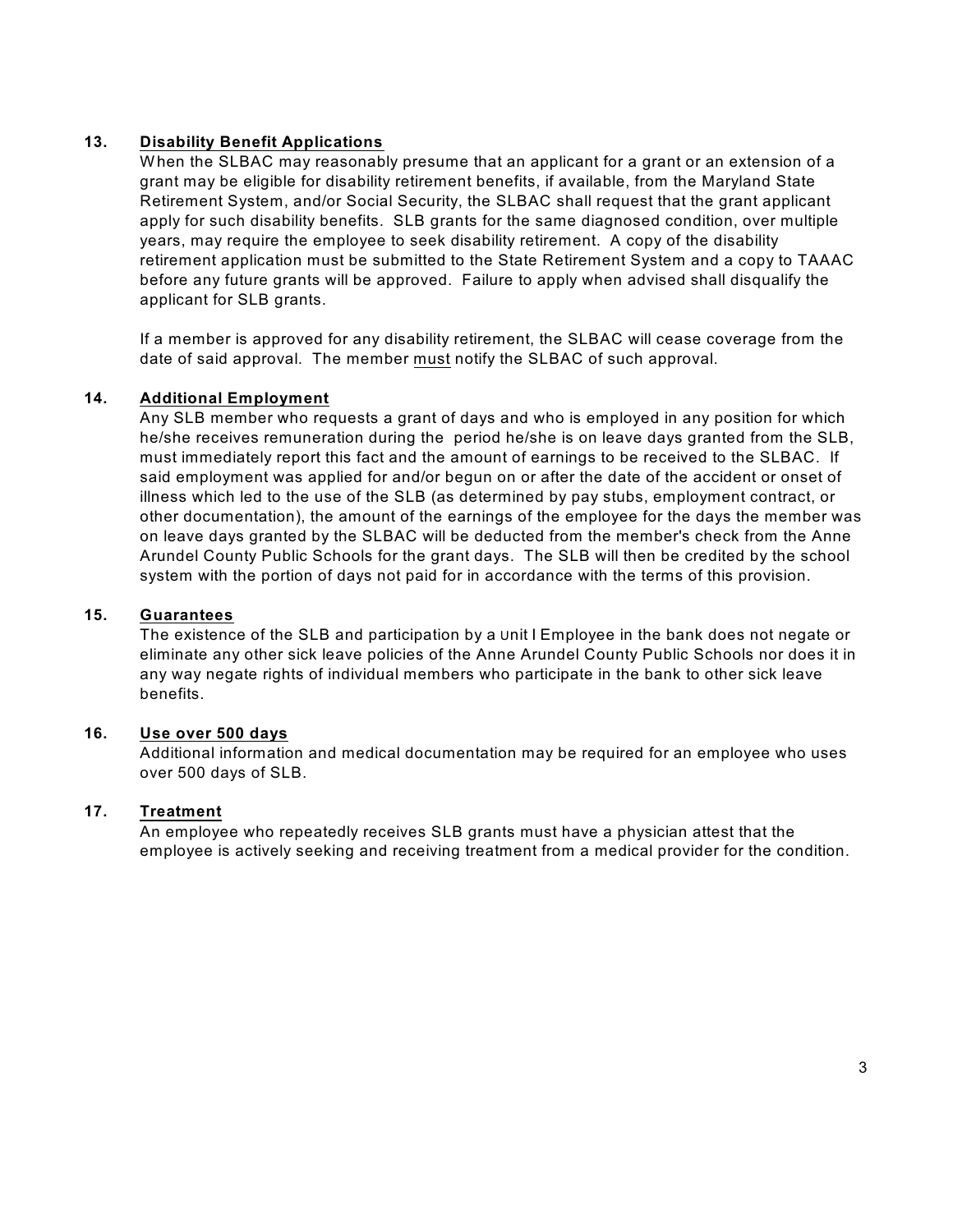# **SICK LEAVE BANK PROCEDURES**

NOTE: These procedures are the ones followed by the SLBAC in their administration of the SLB. They are provided for consistency of operation.

# **GENERAL PROCEDURES**

# **1. Availability of SLB Forms**

Unit I Employees shall request the approved application forms from the TAAAC office by telephone, in person or by mail.

#### **2. Annual Rule Review**

These rules and procedures are to be reviewed annually by the Sick Leave Bank Advisory Committee of the Teachers Association of Anne Arundel County.

#### **3. Maximum Requests**

Grant requests shall be made in units of no more than twenty (20) consecutive duty days for each initial or subsequent application.

#### **4. Denial and Appeal**

In cases where the SLBAC recommends denial of an application for -use of the SLB or an extension of such use, the applicant may appeal the denial in writing to the TAAAC Board of Directors within twenty (20) calendar days of the date of SLB action, as determined by the date by the signatures at the bottom of the SLB forms or the date of the postmark on the envelope, whichever is later.

### **5. Return of Unused Grant Days**

If a member of the SLB does not use all of the days granted, any  $\neg$ unused days must be returned to the SLB within thirty (30) calendar days.

#### **6. End of Fiscal Year**

SLB grants shall not be carried over from one fiscal year to the next. All bank grants shall end as of June 30. Contributors may reapply for coverage with the next fiscal year, upon meeting the 10-day eligibility period and all other rules and procedures of the SLB.

# **7. Cancellation of Membership**

Membership in the TAAAC SLB shall continue from year to year until cancelled by the SLB member on the approved form. Such cancellation shall be effective immediately. (Days contributed will not be returned in accordance with Article 5,B,2 of the Negotiated Master Agreement - see page 1 of this document.)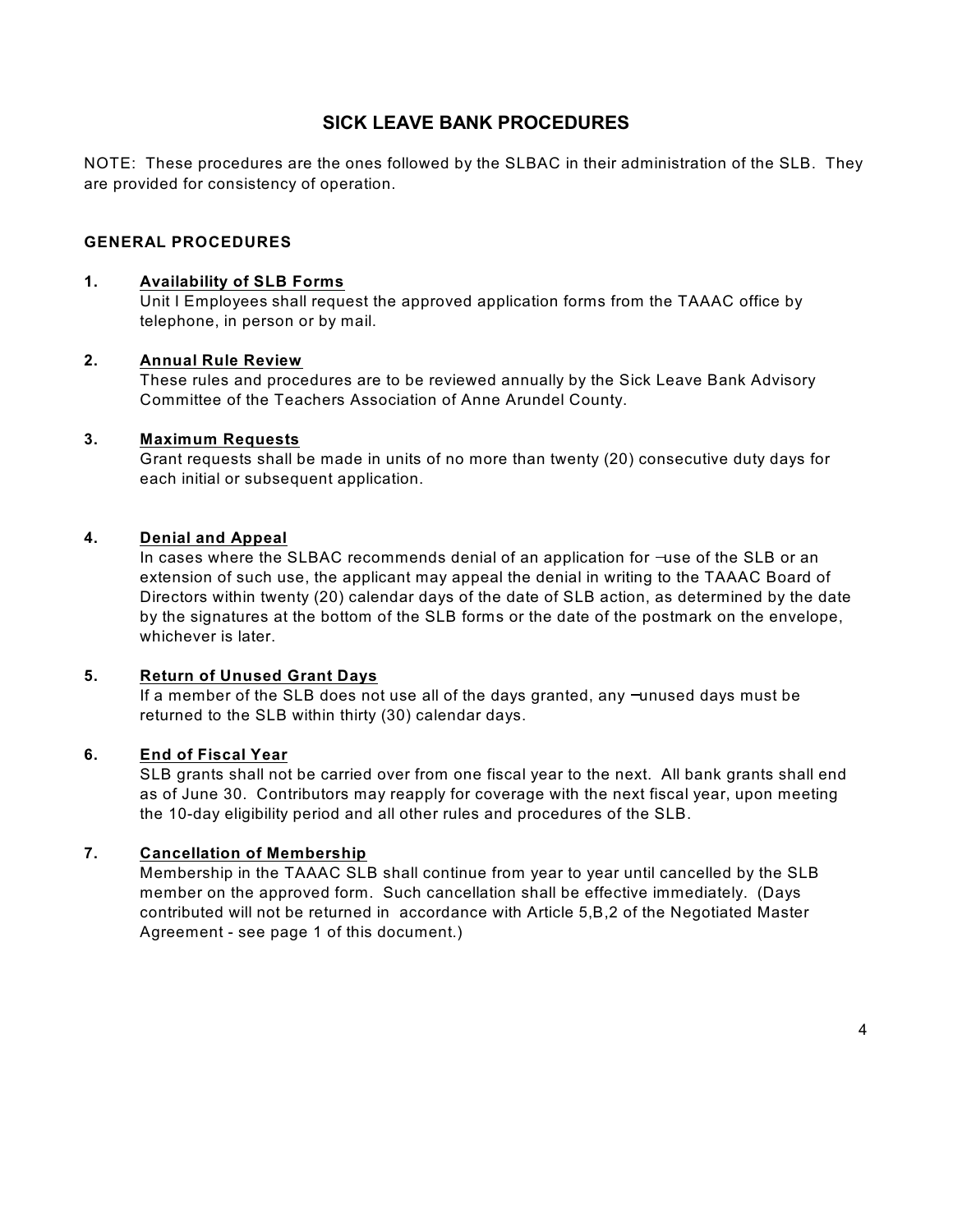# **8. Availability of SLB Files**

The SLB files shall be maintained confidentially. Only the SLBAC members, the SLB member and TAAAC staff and legal counsel working with the SLB shall have access to the files. The TAAAC Board of Directors shall have access to necessary files in considering SLB appeals.

Should a member desire to review his/her SLB file, an appointment shall be made. The materials will be reviewed in a confidential setting with the assistance of the appropriate TAAAC staff.

Information necessary and appropriate pursuant to an internal audit conducted by the Board of Education of Anne Arundel County will be provided upon written request.

# **APPLICANT PROCEDURES**

#### **9. Current Membership**

Any member submitting a request to draw from the SLB must have made his/her contribution for the fiscal year in which the request is made.

#### **10. 30 Day Application Limitation**

All requests to draw from the SLB must be made on the approved forms which cannot be submitted until after a first day of absence has occurred. All completed forms must be received by the SLBAC within thirty (30) days of the first day of eligibility. The first day of eligibility for the initial grant is either the first unpaid day of absence due to the qualifying condition or the eleventh consecutive day, whichever occurs later. All subsequent applications for grant extensions must follow the same thirty (30) day time line.

#### **11. Approved Forms**

Each request for SLB action shall be made on the approved forms: (1) Request Form and (2) Physician's Statement. The Request Form must contain all necessary information, dates and signatures. The Physician's Statement must be completed in lay language and must be signed by the physician.

#### **12. Application Completed by Others**

In case a SLB member is unable to complete the necessary forms due to the nature of his/her illness, his/her application may be completed and submitted to the SLBAC by an agent, the building principal or a member of the family on his/her behalf.

# **13. Grant Extensions**

Applicants may submit requests for SLB grant extensions no earlier than 5 workdays before the end of the previous grant, but no later than 30 calendar days after the first date Sick Leave Bank usage extension is being requested. These applications shall be made on the approved form and shall indicate the continuity of the dates requested. Each subsequent request must be accompanied by a new signed Physician's Statement covering that period.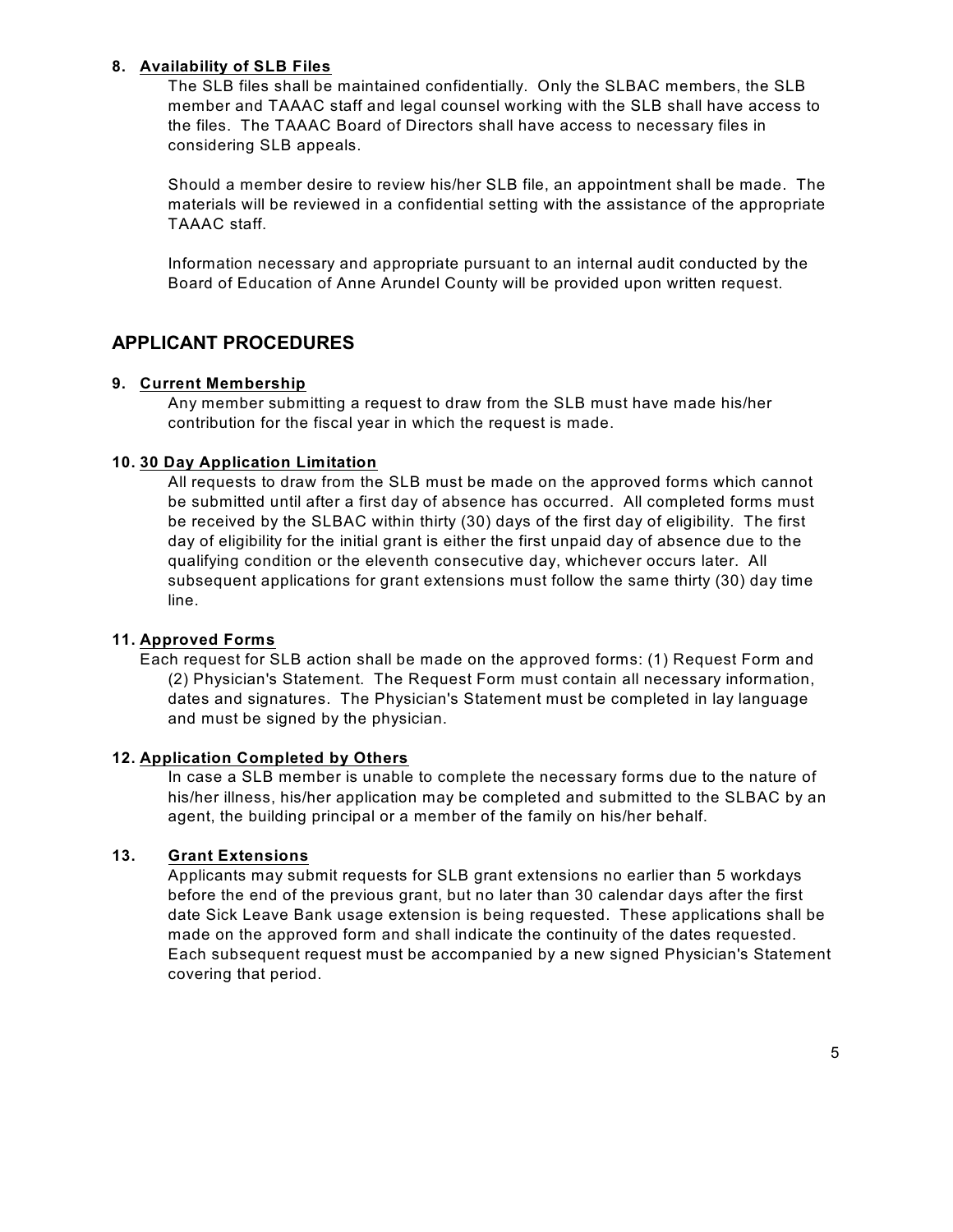# **SLBAC PROCEDURES**

# **14. 15-Day SLBAC Action Deadline**

The SLBAC shall review and recommend approval of requests to the Director of Human Resources to draw upon the SLB within fifteen (15) days after such request is received in the TAAAC office.

# **15. Signing of Requests**

Any recommendation for approval to draw upon the SLB must bear the signature/initial of at least two (2) members of the SLBAC.

# **16. Written Notice of Action**

Unit members will be notified in writing of action taken by the SLBAC on their request.

Denial due to "insufficient information" shall be specific as to the information needed by the SLBAC in order to make their decision.

# **17. SLB Records**

The SLBAC shall maintain the records of all applications, records of all unit member contributions, withdrawals, and the status of the SLB for no less than five years.

The Anne Arundel County Public Schools shall provide the SLB, upon its request, any data it has maintained in its files with regard to SLB members' use of personal sick leave and use of or contribution to the SLB.

# **18. SLB Reporting**

The SLBAC shall be responsible to the Board of Directors of TAAAC for the proper administration of the SLB. It shall submit to the TAAAC Board of Directors an annual report on the status of the SLB, with a copy to Director of Employee Relations.

Revised 07/01/15 \common\committe\SLB Forms & Letters\SLB Rules & Procedures 3\_13.doc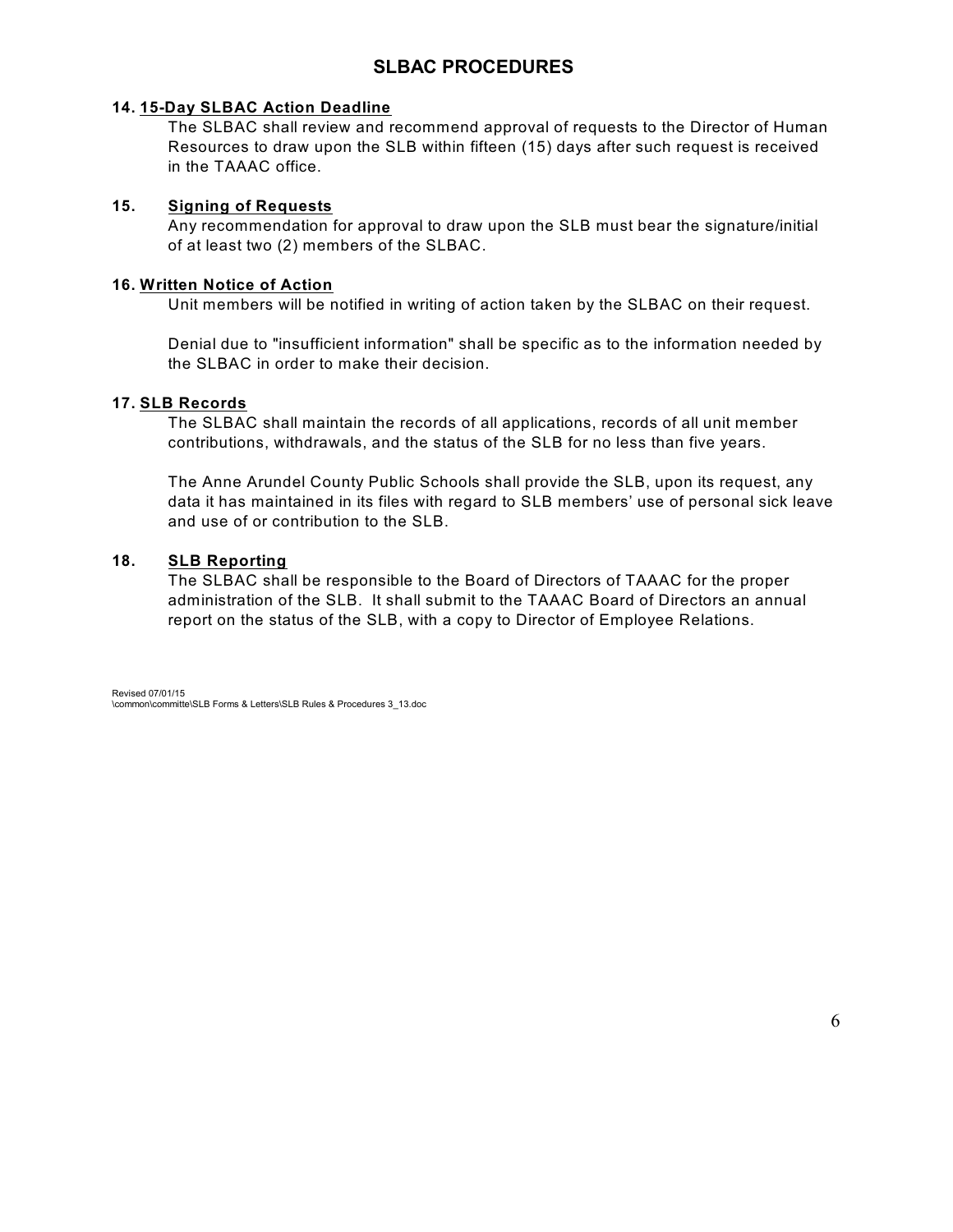# **ARTICLE 5B OF THE NEGOTIATED AGREEMENT**

# B. Sick Leave Bank

- 1. TAAAC will administer a sick leave bank. Unit I employees are eligible to contribute to and join the sick leave bank. Contributors will be permitted to apply for use of the bank for salary payment for catastrophic personal illness during regularly scheduled duty days after regular sick leave has been exhausted and other preconditions have been met.
- 2. The contribution will be authorized by the member on the appropriate form and continued from year to year until canceled in writing by the member. Cancellation, on the proper form, must be received by the committee by June 30 and will become effective July 1. Sick leave contribution to the bank, properly authorized for a given year, will not be returned if the member effects cancellation for that year.
- 3. Contributions for new membership shall be made during the open enrollment period, which shall be between July 1 and September 30. Members returning from extended leave will be permitted to contribute to the bank on the approval of the Sick Leave Bank Approval Committee (SLBAC). New employees may contribute within the first 30 days after their effective date of employment.
- 4. The annual rate of sick leave contribution will be determined annually by the SLBAC.
- 5. Members joining the sick leave bank will be permitted to use the bank for personal illness 30 days after receipt of their application for membership by the committee.
- 6. All members must use all accumulated sick leave before applying for leave from the bank. Twelve-month members must also use all but six accumulated annual leave days. Application for use of the bank shall be made on the required form and submitted to the approval committee.
- 7. A four-member (SLBAC), consisting of two (2) Unit I members elected by TAAAC, one (1) Unit I member appointed by TAAAC and one appointed by the Superintendent shall have the authority and responsibility of receiving requests, verifying the validity of requests, approving or denying requests and communicating its decisions to the member and the Executive Director of Human Resources. The committee shall require a doctor's certification of disability and shall have discretion establishing special limits or provisions for certain disabilities such as: injury covered by Worker's Compensation and mental illness. The committee shall develop its general criteria for approval.
	- a. TAAAC shall indemnify and hold harmless the Board regarding any legal claims, actions, or suits relating to TAAAC's administration, function and operation of the sick leave bank.
	- b. Changes in the Sick Leave Bank Rules are subject to negotiations.
	- c. Sick Leave Bank Rules are listed in Appendix E.
- 8. The Executive Director of Human Resources shall authorize payment of approved bank grants.